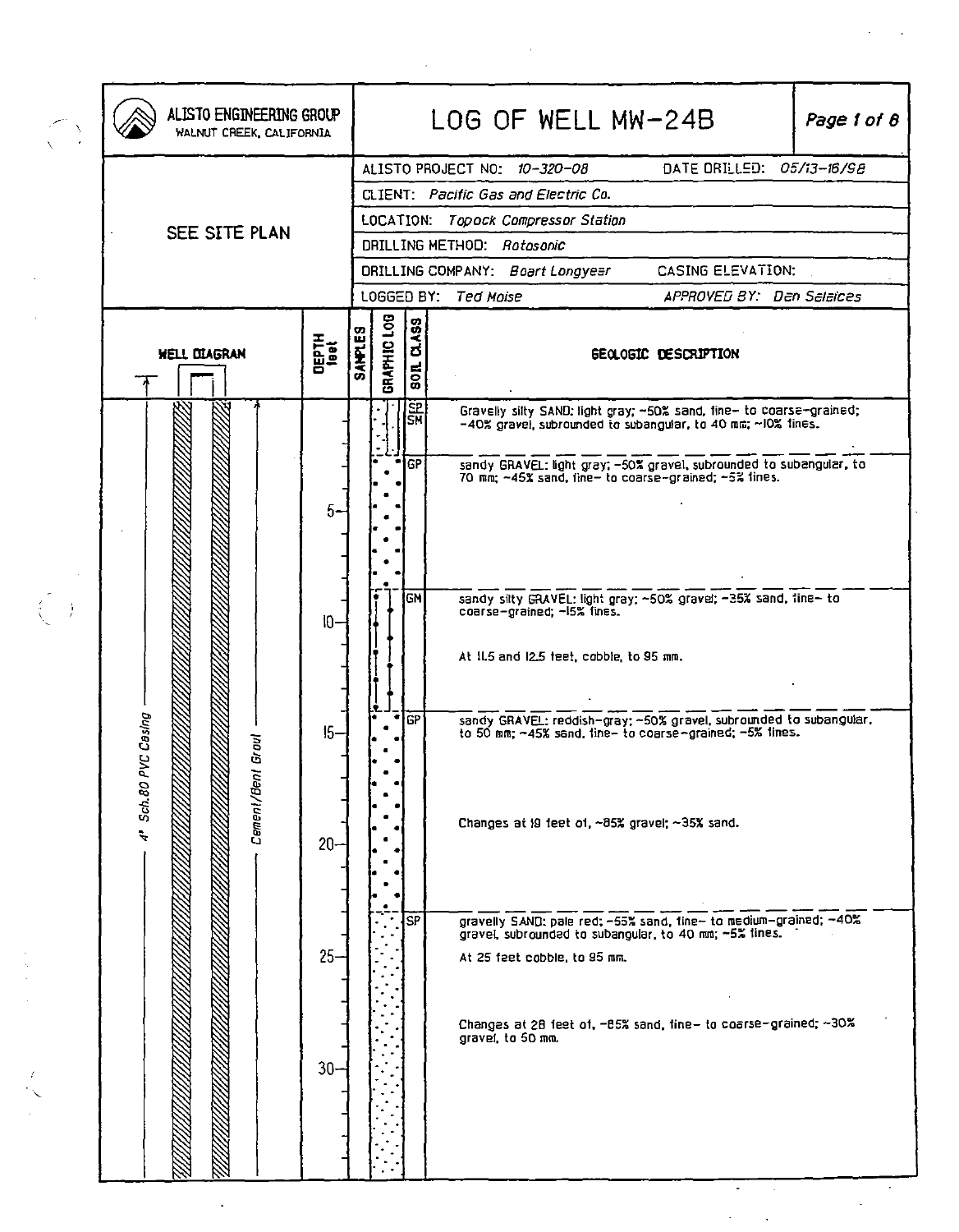| ALISTO ENGINEERING GROUP<br>WALNUT CREEK, CALIFORNIA              |                            | LOG OF WELL MW-24B<br>Page 2 of 8 |             |                          |                                                                                                                                                     |  |  |
|-------------------------------------------------------------------|----------------------------|-----------------------------------|-------------|--------------------------|-----------------------------------------------------------------------------------------------------------------------------------------------------|--|--|
| <b>SANPLES</b><br>DEPTH<br><sup>1881</sup><br><b>WELL DIAGRAM</b> |                            |                                   | BRAPHIC LOB | <b>SOL CLASS</b>         | GEOLOGIC DESCRIPTION                                                                                                                                |  |  |
|                                                                   |                            |                                   |             | $\overline{\mathsf{SP}}$ | gravelly SAND continued.                                                                                                                            |  |  |
|                                                                   |                            |                                   |             | $\overline{G}$           | sandy GRAVEL: light gray to pale red: -50% cravel, subrounded to<br>subangular, to 80 mm; -35% sand, line- to coarse-grained; -5% lines.            |  |  |
|                                                                   | 40                         |                                   |             | SΡ                       | $-5%$ lines.                                                                                                                                        |  |  |
|                                                                   | $45 -$                     |                                   |             |                          |                                                                                                                                                     |  |  |
|                                                                   |                            |                                   |             | G۲<br>GP                 | silty GRAVEL: light gray; ~80% gravel, to 70 mm; ~40% fines (rock<br>tlour).                                                                        |  |  |
|                                                                   | $50 -$                     |                                   |             |                          | sandy GRAVEL: light gray to light olive-gray; ~50% gravel, subrounded<br>to subangular, to 50 mm; -45% sand, fine- to coarse-grained; -5%<br>fines. |  |  |
|                                                                   | $55-$<br>Cement/Bent Grout |                                   |             |                          |                                                                                                                                                     |  |  |
| Sch.80 PVC Casing                                                 |                            |                                   |             |                          |                                                                                                                                                     |  |  |
|                                                                   | ຂດ                         |                                   |             |                          | Changes at 61 feet are, ~65% gravel; ~30% send.                                                                                                     |  |  |
|                                                                   | 65-                        |                                   |             |                          |                                                                                                                                                     |  |  |
|                                                                   |                            |                                   |             |                          |                                                                                                                                                     |  |  |
|                                                                   | 70-                        |                                   |             |                          |                                                                                                                                                     |  |  |
|                                                                   |                            |                                   |             | $\overline{\mathsf{SP}}$ | gravelly SAND: light gray; -50% sand, fine- to medium-grained; ~45%<br>gravel, subrounded to subangular, to 80 mm; -5% fines.                       |  |  |
|                                                                   | $75 -$                     |                                   |             |                          | Changes at 78 feet of, color to light brownish-gray; ~80% sand; ~35%<br>gravel.                                                                     |  |  |
|                                                                   |                            |                                   |             |                          |                                                                                                                                                     |  |  |

 $\mathcal{L}$ 

 $\frac{1}{2}$ 

 $\hat{\mathcal{L}}$ 

 $\hat{\mathcal{A}}$ 

 $\ddot{\cdot}$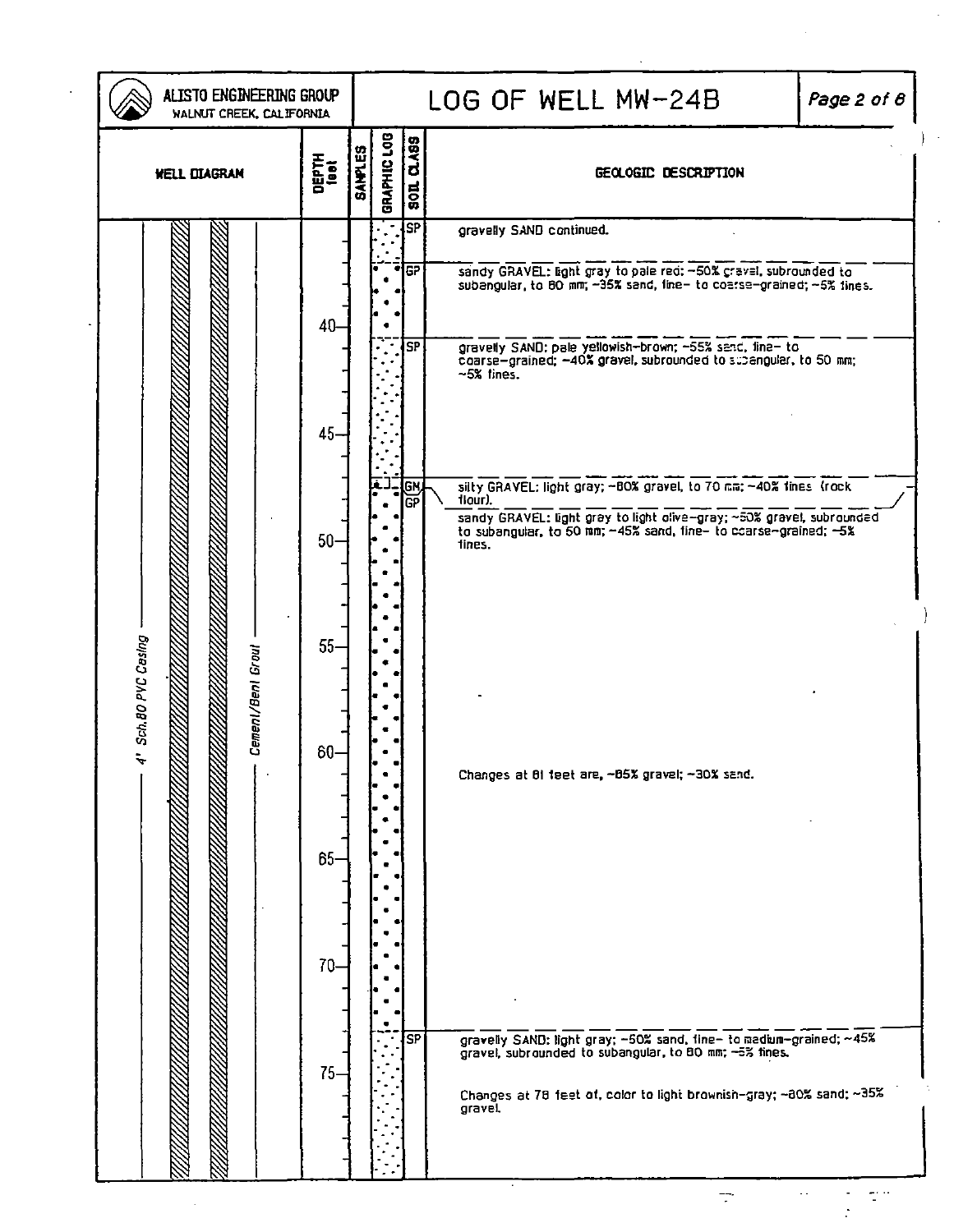| <b>WELL DIAGRAM</b>                       | <b>SANPLES</b><br>DEPTH<br><sup>1</sup> eet                                     |  |             |                                                                | GEOLOGIC DESCRIPTION                                                                                                                                                                                                                                                                                                                                                                                                                                                                                                                                                |
|-------------------------------------------|---------------------------------------------------------------------------------|--|-------------|----------------------------------------------------------------|---------------------------------------------------------------------------------------------------------------------------------------------------------------------------------------------------------------------------------------------------------------------------------------------------------------------------------------------------------------------------------------------------------------------------------------------------------------------------------------------------------------------------------------------------------------------|
| 4" Sch.80 PVC Casing<br>Cement/Bent Grout | $85 -$<br>$90-$<br>$95 -$<br>$100 -$<br>Z<br>105<br>$110 -$<br>$15-$<br>$120 -$ |  | GRAPHIC LOG | $\frac{1}{200}$ $\frac{100}{200}$<br>TSP<br>न्ता-<br><b>SH</b> | gravely SAND continued.<br>sandy GRAVEL: light gray to light brownish-gray; ~50% gravel,<br>subrounded to subengular, to 60 mm; ~45% sand, tine- to<br>coarse-grained. ~5% fines.<br>Changes at 86 feet of, ~75% gravel; -20% sand; cobble, to 90 mm.<br>Changes at 89 feet of, ~60% gravel; -35% sand.<br>Changes at 103 feet of, color to pale brown; ~50% gravel, to 50 mm;<br>~45% sand.<br>Wet at 104 feet.<br>sandy sity GRAVEL: dark yellowish-brown; -50% gravel, subrounded<br>to subangular, to 65 mm; -40% sand, fine- to coarse-grained; -10%<br>fines; |

 $\mathcal{L}^{\text{max}}_{\text{max}}$ 

 $\sim$   $\sim$ 

 $\frac{1}{2} \int_{0}^{2\pi} \frac{1}{2} \, dx$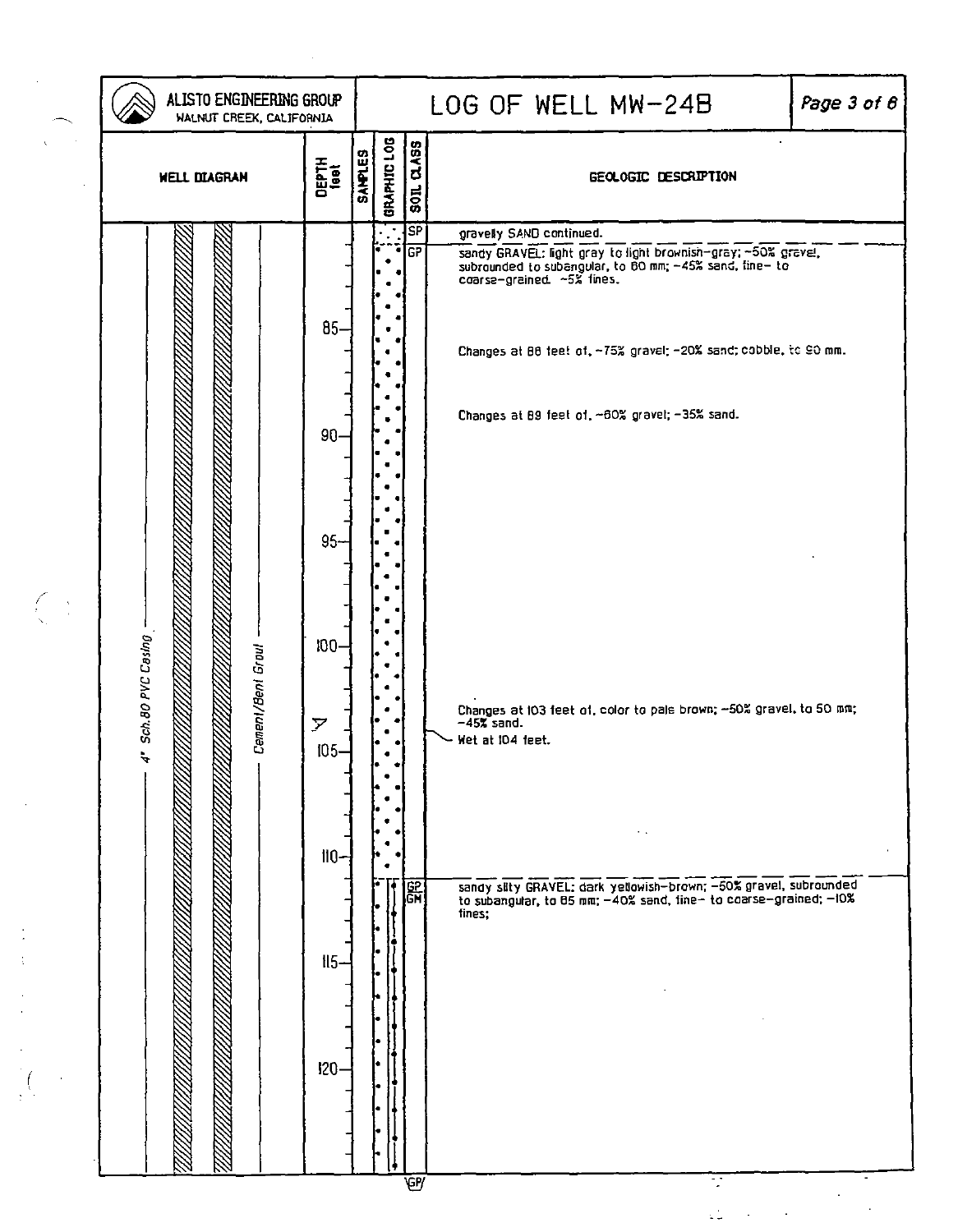| ALISTO ENGINEERING GROUP<br>WALNUT CREEK, CALIFORNIA |                             |                | LOG OF WELL MW-24B<br>Page 4 of $\theta$                                                                                                             |                                                                                                                                                  |  |  |  |  |  |  |
|------------------------------------------------------|-----------------------------|----------------|------------------------------------------------------------------------------------------------------------------------------------------------------|--------------------------------------------------------------------------------------------------------------------------------------------------|--|--|--|--|--|--|
| <b>WELL DIAGRAN</b>                                  | <b>DEPTH</b><br><b>Lest</b> | <b>SANPLES</b> | <b>GRAPHIC LOG</b><br>SON DLASS                                                                                                                      | GEOLOGIC DESCRIPTION                                                                                                                             |  |  |  |  |  |  |
|                                                      | $130 -$                     |                | <b>GP</b>                                                                                                                                            | sandy GRAVEL: pale brown; ~50% gravel, subrounded to subangular, to<br>85 mm; ~45% sand, fine- to coarse-grained; ~5% fines.                     |  |  |  |  |  |  |
|                                                      | $135 -$                     |                |                                                                                                                                                      |                                                                                                                                                  |  |  |  |  |  |  |
|                                                      | $140-$                      |                | SP                                                                                                                                                   | gravelly SAND: pale yellowish-brown; ~50% sand, fine- to<br>coarse-grained; ~45% gravel, subrounded to subangular, to 85 mm;<br>$-5x$ fines.     |  |  |  |  |  |  |
| 4' Sch.80 PVC Casing<br>Cement/Bent Grout            | $145 -$                     |                |                                                                                                                                                      |                                                                                                                                                  |  |  |  |  |  |  |
|                                                      | $150 -$                     | <b>GP</b>      | sandy GRAVEL: pale yellowish-brown to light gray; -75% gravel,<br>subrounded to angular, to 70 mm; ~20% sand, line- to coarse-grained;<br>-5% tines. |                                                                                                                                                  |  |  |  |  |  |  |
|                                                      | $155 -$                     |                | $\overline{\mathsf{SP}}$                                                                                                                             |                                                                                                                                                  |  |  |  |  |  |  |
|                                                      | $160 -$                     |                |                                                                                                                                                      | gravely SAND; pale brown to grayish-red; -50% sand, line- to<br>coarse-grained; -45% gravel, subrounded to subangular, to 55 mm;<br>$-5%$ fines. |  |  |  |  |  |  |
|                                                      | $165 -$                     |                | GP<br>GМ                                                                                                                                             | sandy silty GRAVEL: grayish-red; -55% gravel, subrounded to<br>subangular, to 80 mm; ~40% sand, fine- to coarse-grained; ~10% fines;<br>wet.     |  |  |  |  |  |  |
|                                                      |                             |                |                                                                                                                                                      |                                                                                                                                                  |  |  |  |  |  |  |

 $\mathbb{Z}^2$ 

 $\Delta \sim 1$ 

 $\sim$ 

 $\epsilon$ 

 $\mathcal{L}_{\mathbf{m}} = \{ \mathcal{L}_{\mathbf{m}} \}$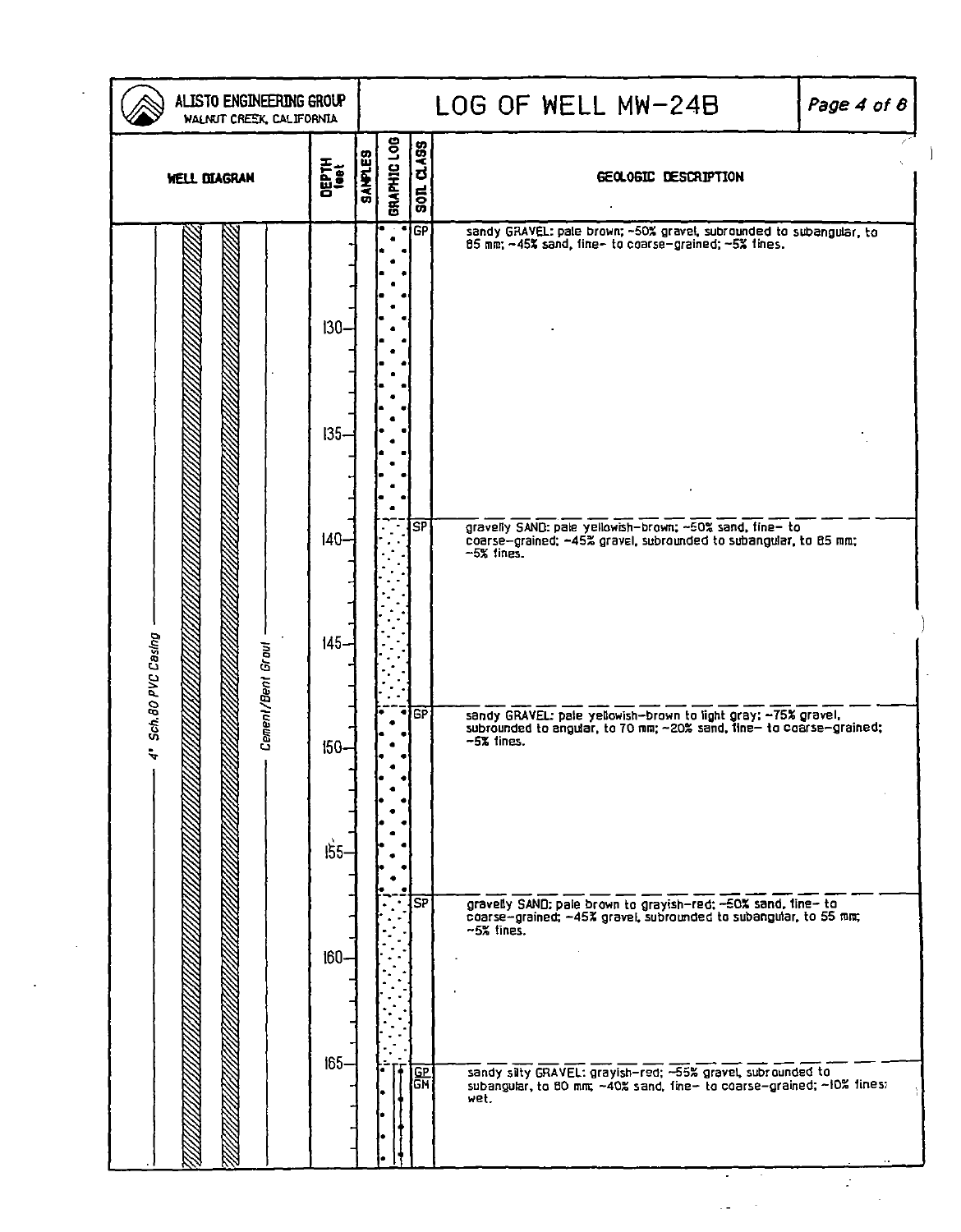| WALNUT CREEK, CALIFORNIA                                                                                                                                                | ALISTO ENGINEERING GROUP                                             |                | LOG OF WELL MW-24B<br>Page 5 of 8 |                                             |                                                                                                                                                                                                                                                                                                                                                                                                                                                                                                                                                                                                                                                                                                                                                                                                                                                                                                               |  |  |  |  |
|-------------------------------------------------------------------------------------------------------------------------------------------------------------------------|----------------------------------------------------------------------|----------------|-----------------------------------|---------------------------------------------|---------------------------------------------------------------------------------------------------------------------------------------------------------------------------------------------------------------------------------------------------------------------------------------------------------------------------------------------------------------------------------------------------------------------------------------------------------------------------------------------------------------------------------------------------------------------------------------------------------------------------------------------------------------------------------------------------------------------------------------------------------------------------------------------------------------------------------------------------------------------------------------------------------------|--|--|--|--|
| <b>WELL DIAGRAN</b>                                                                                                                                                     | DEPTH<br>1991                                                        | <b>SANPLES</b> | <b>GRAPHIC LOG</b>                | $\frac{1}{2}$<br>ន្ត្រី                     | GEOLOGIC DESCRIPTION                                                                                                                                                                                                                                                                                                                                                                                                                                                                                                                                                                                                                                                                                                                                                                                                                                                                                          |  |  |  |  |
| Cement/Bent Grout<br>" Sch. 80 PVC Casing<br><b>Bentantle</b><br><u>FIFTH FIFTH FIFTH THE FIFTH FIFTH FIFTH</u><br>Colorado IOx20 Sand<br>4" PVC Screen 0.020-Inch slot | $175 -$<br>180<br>185<br>$190 -$<br>$195 -$<br>$200 -$<br>205<br>210 |                | ь<br>٠                            | 慍<br>¶∙⊺<br>SP]<br>1GP<br><b>SP</b><br>T GP | sandy silty GRAVEL continued.<br>sandy GRAVEL: grayish-red; ~50% gravel, subrounded to angular, to<br>85 mm; -45% sand, fine- to coarse-grained; ~5% fines.<br>gravelly SAND: pale brown to pale yellowish-brown; -55% sand, fine-<br>to coarse-grained; ~40 gravel, subrounded to angular, to 70 mm; -5%<br>lines.<br>sandy GRAVEL: pale red to pale reddish-brown; -55% gravet, subrounded to angular, to 70 mm; ~45% sand, fine- to<br>coarse-grained.<br>gravelly SAND: pale brown to pale yellowish-brown; -55% sand, fine-<br>to coarse-grained; -40% gravel, subrounded to angular, to 70 mm;<br>-5% lines.<br>sandy GRAVEL: grayish red to pale red; ~80% gravel, subrounded to<br>angular, to 70 mm; -35% sand, line- to coarse-grained; ~5% tines.<br>Changes at 209.5 feet of, color to grayish-red to dark<br>reddish-brown; ~70% gravel; ~25% sand.<br>At 214.5 feet cobble, angular, to IOO mm. |  |  |  |  |